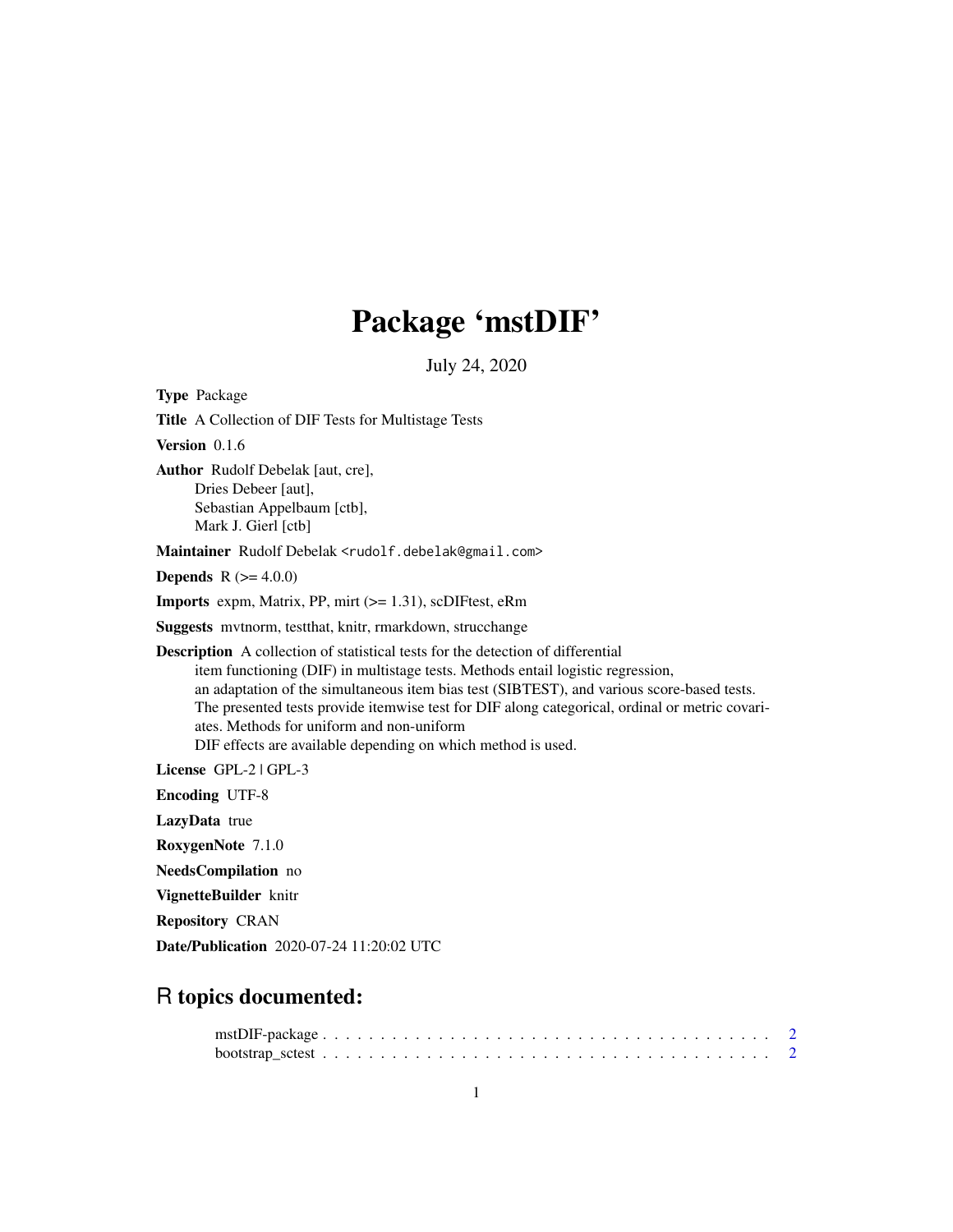#### <span id="page-1-0"></span>2 bootstrap\_sctest

| Index | 13 |
|-------|----|
|       |    |
|       |    |
|       |    |
|       |    |
|       |    |
|       |    |

mstDIF-package *mstDIF: A Collection of Statistical Tests for DIF Detection in Multistage Tests*

#### Description

A Collection of Statistical Tests for the Detection of Differential Item Functioning (DIF) in Multistage Tests. Methods entail logistic regression, mstSIB, and various score-based tests.

<span id="page-1-1"></span>bootstrap\_sctest *A score-based DIF test using the parametric bootstrap approach.*

#### Description

bootstrap\_sctest computes score test to detect DIF in multiple item/parameters with respect to multiple person covariates (DIF\_covariate). To obtain the p-values a resampling approach is applied. That is, given the (item and person) parameters, new data sets are sampled to create the distribution of the test statistic under the null-hypothesis. The functionality is limited to the 1-, 2-, and 3-parameter logistic models. Only DIF with respect to the a and b parameters are tested for, respectively the item discriminations and the item difficulties.

#### Usage

```
bootstrap_sctest(
  resp,
  theta = NULL,
  a = rep(1, length(b)),b,
  c = rep(0, length(b)),DIF_covariate = NULL,
 parameters = c("per_item", "ab", "a", "b"),
  item_selection = NULL,
  nSamples = 1000,
  theta_method = c("wle", "mle", "eap", "map"),
  slope_intercept = FALSE,
  statistic = "auto",
  meanCenter = TRUE,
```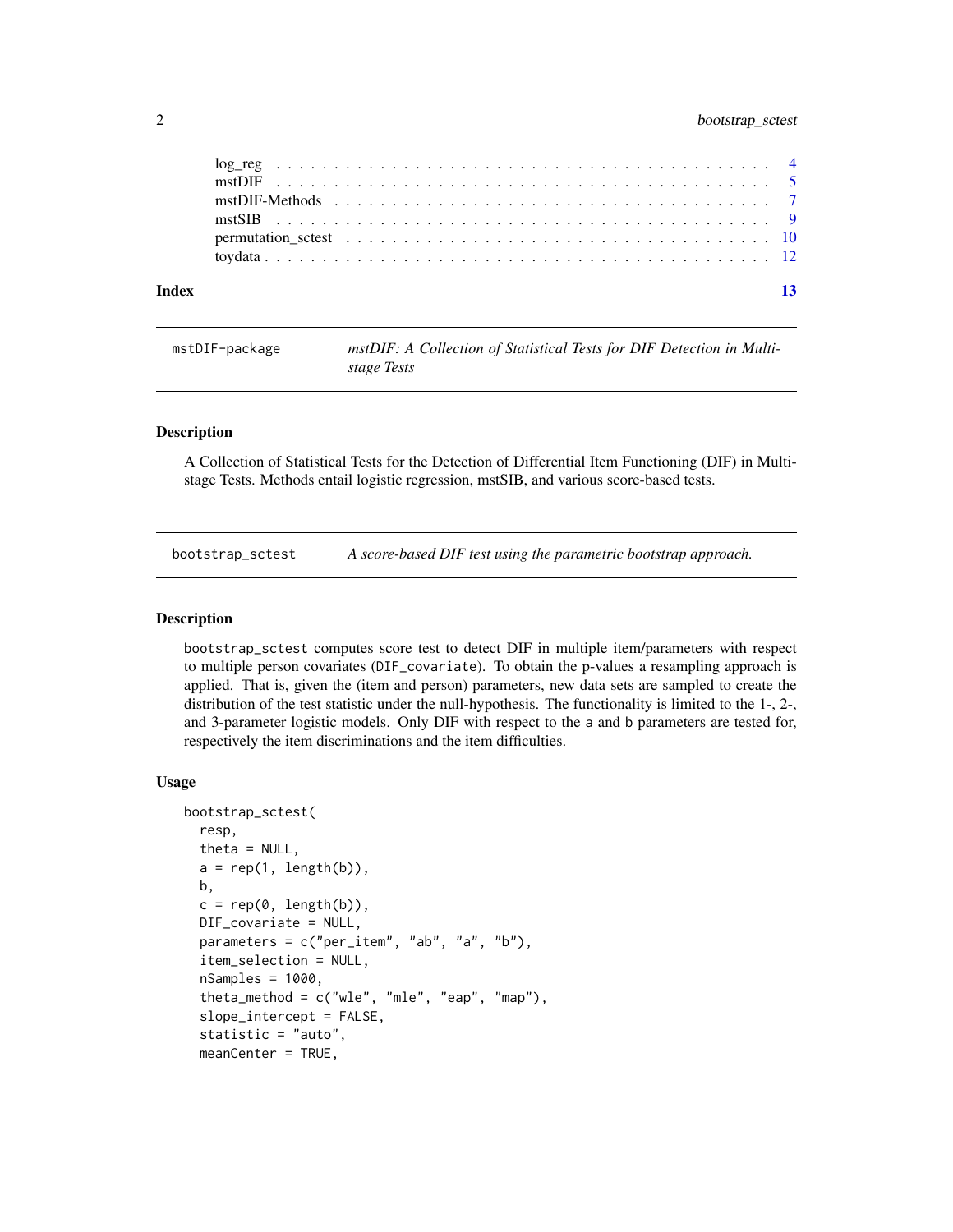#### bootstrap\_sctest 3

```
decorrelate = FALSE,
  impact_groups = rep(1, dim(resp)[1])
\mathcal{L}
```
#### Arguments

| resp            | A matrix (or data frame) containing the responses, with the items in the columns.                                                                                                                                                                   |
|-----------------|-----------------------------------------------------------------------------------------------------------------------------------------------------------------------------------------------------------------------------------------------------|
| theta           | A vector with the true/estimated ability parameters or NULL (the default) which<br>leads to the ability parameters being estimated.                                                                                                                 |
| a               | A vector of item slopes/item discriminations.                                                                                                                                                                                                       |
| b               | A vector of item locations/item difficulties.                                                                                                                                                                                                       |
| $\mathsf{C}$    | A vector of pseudo guessing parameters.                                                                                                                                                                                                             |
| DIF_covariate   | A list with the person covariate(s) to test for as element(s).                                                                                                                                                                                      |
| parameters      | A character string, either "per_item", "ab", "a", or "b", to specify which param-<br>eters should be tested for.                                                                                                                                    |
|                 | item_selection A character vector with the column names or an integer vector with the column<br>numbers in the resp, specifying the items for which the test should be computed.<br>When set to NULL (i.t., the default), all the items are tested. |
| nSamples        | An integer value with the number of permutations to be sampled.                                                                                                                                                                                     |
| theta_method    | A character string, either "wle", "mle", "eap", of "map" that specifies the esti-<br>mator for the ability estimation. Only relevant when the ta == NULL.                                                                                           |
| slope_intercept |                                                                                                                                                                                                                                                     |
|                 | A logical value indicating whether the slope-intercept formulation of the 2-/3-<br>PL model should be used.                                                                                                                                         |
| statistic       | A character string, either "auto", "DM", "CvM", "maxLM", "LMuo", "WDMo",<br>or "maxLMo", specifying the test statistic to be used.                                                                                                                  |
| meanCenter      | A logical value: should the score contributions be mean centered per parameter?                                                                                                                                                                     |
| decorrelate     | A logical value: should the score contributions be decorrelated?                                                                                                                                                                                    |
| impact_groups   | A vector indicating impact-group membership for each person.                                                                                                                                                                                        |

### Details

Author: Dries Debeer

#### Value

a list with four elements:

- statistics A matrix containing all the test statistics.
- p A matrix containing the obtained *p*-values.
- nSamples The number of samples taken.
- DIF\_covariate A list containing all the covariate(s) used to order the score contributions, as well as the used test statistics.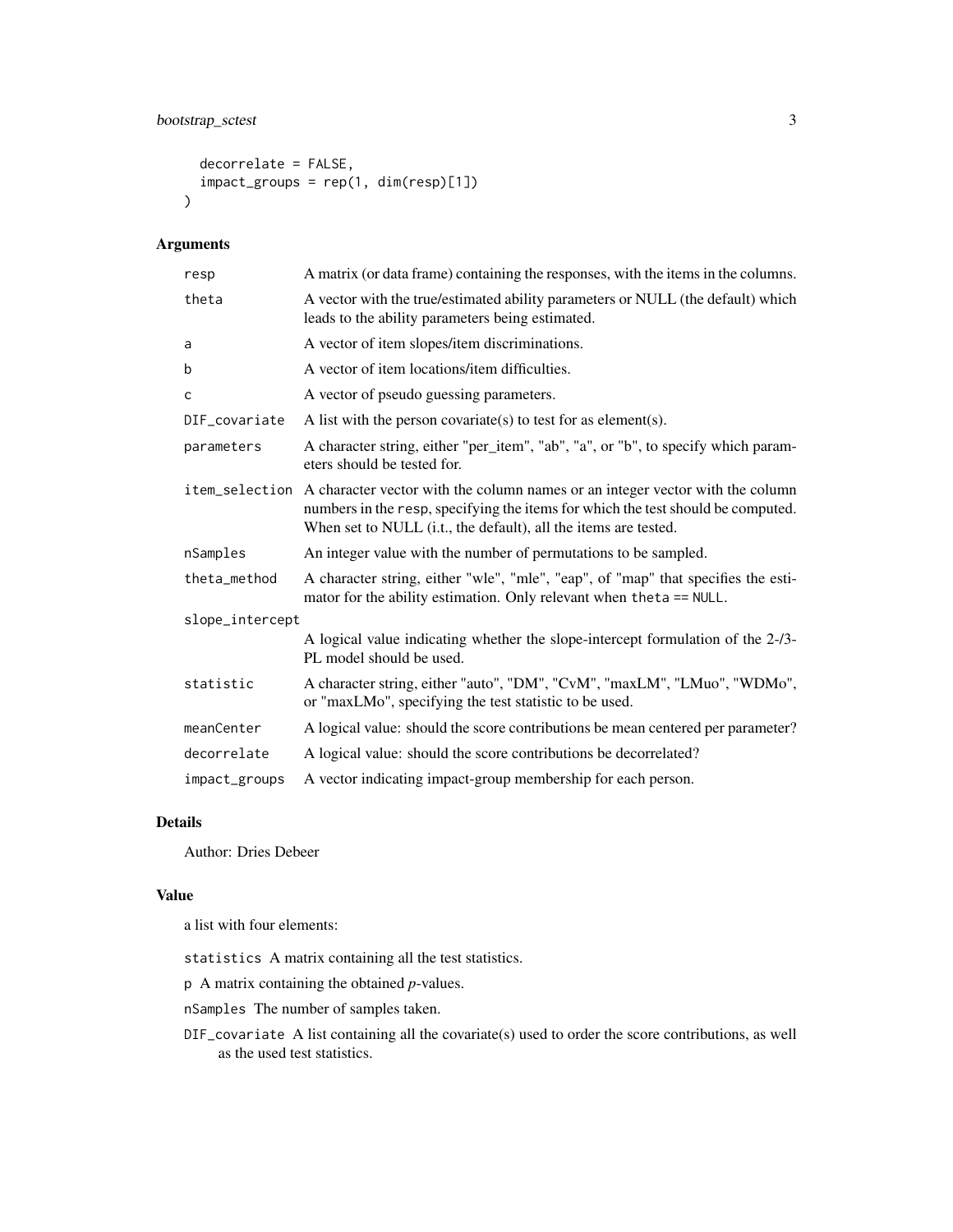#### <span id="page-3-0"></span>See Also

[permutation\\_sctest](#page-9-1)

#### Examples

```
data("toydata")
resp <- toydata$resp
group_categ <- toydata$group_categ
it <- toydata$it
discr \le it[,1]
diff \leq it[,2]
bootstrap_sctest(resp = resp, DIF_covariate = group_categ, a = discr, b = diff,
decorrelate = FALSE)
```
#### log\_reg *A logistic regression DIF test for MSTs*

#### Description

This function allows the detection of itemwise DIF for Multistage Tests. It is based on the comparison of three logistic regression models for each item. The first logistic regression model (Model 1) predicts the positiveness of each response solely on the estimated ability parameters. The second logistic regression model (Model 2) predicts the positiveness based on the ability parameters and the membership to the focal and reference group as additive predictor variables. The third model (Model 3) uses the same predictors as Model 2 to predict the positiveness of the responses, but also includes an interaction effect. Three model comparisons are carried out (Models 1/2, Models 1/3, Models 2/3) based on two criteria: The comparison of the Nagelkerke R squared values, and the p-values of a likelihood ratio test.

#### Usage

```
log_reg(resp, DIF_covariate, theta = NULL)
```
#### Arguments

| resp  | A data frame containing the response matrix. Rows correspond to respondents,<br>columns to items. |
|-------|---------------------------------------------------------------------------------------------------|
|       | DIF covariate A factor indicating the membership to the reference and focal groups.               |
| theta | A vector of ability estimates for each respondent.                                                |

#### Details

Author: Sebastian Appelbaum, with minor changes by Rudolf Debelak and Dries Debeer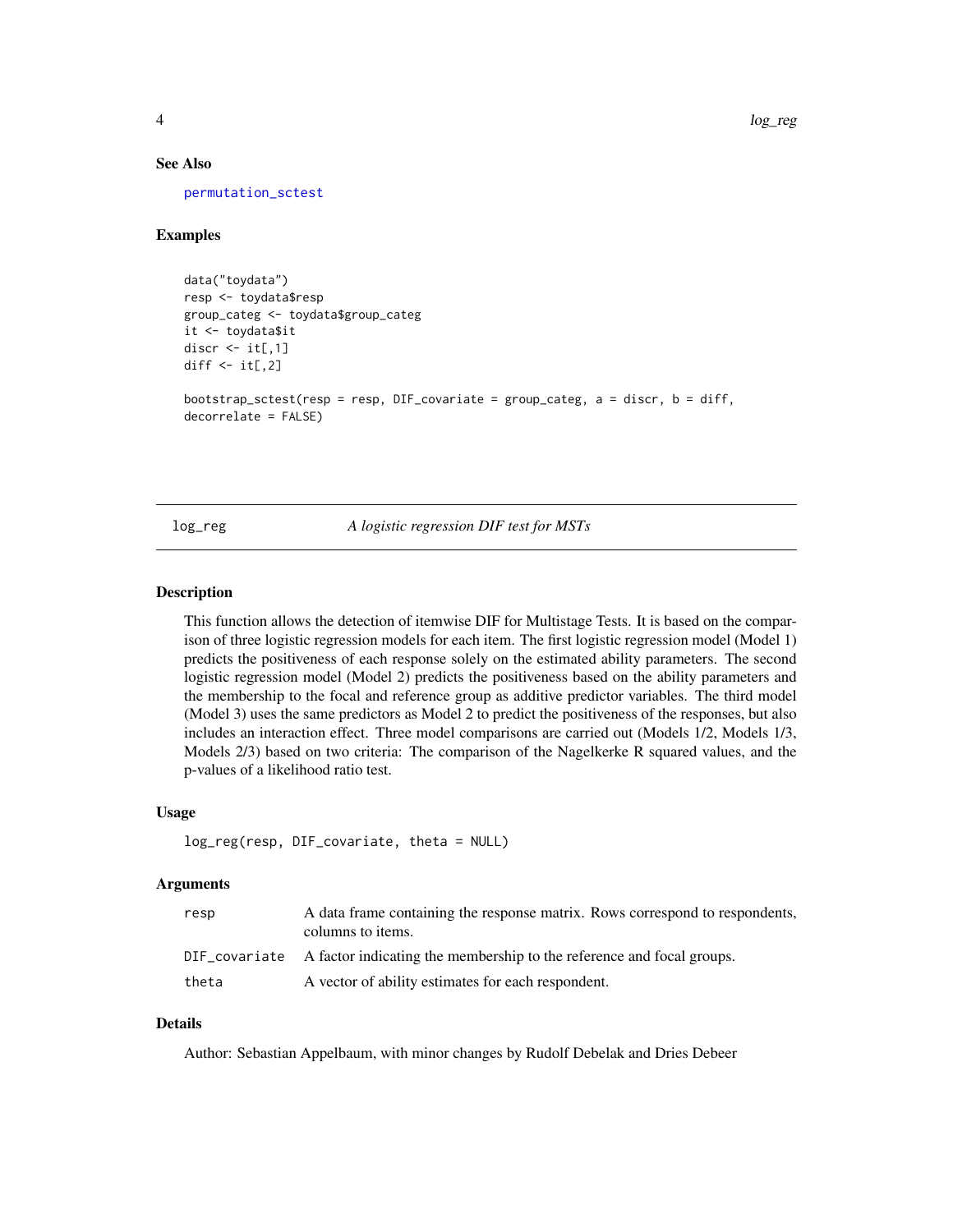#### <span id="page-4-0"></span> $\blacksquare$  5

#### Value

A list with four elements. The first element is the response matrix, the second element is the name of the DIF covariate, and the third element is the name of the test. The fourth element is a data frame where each row corresponds to an item. The columns of this data frame correspond to the following entries:

N The number of responses observed for this item.

- overall\_chi\_sq The chi squared statistic of the likelihood ratio test comparing Model 2 and Model 0.
- overall\_p\_value The p-values of the likelihood ratio test comparing Model 2 and Model 0 as an indicator for the overall DIF effect.
- Delta\_NagelkerkeR2 The difference of the Nagelkerke R squared values for Model 2 and Model  $\Omega$ .
- UDIF\_chi\_sq The chi squared statistic of the likelihood ratio test comparing Model 1 and Model 0.
- UDIF\_p\_value The p-values of the likelihood ratio test comparing Model 1 and Model 0.
- UDIF\_Delta\_NagelkerkeR2 The difference of the Nagelkerke R squared values for Model 1 and Model 0.
- CDIF\_chi\_sq The chi squared statistic of the likelihood ratio test comparing Model 2 and Model 1.
- CDIF\_p\_value The p-values of the likelihood ratio test comparing Model 2 and Model 1.
- CDIF\_Delta\_NagelkerkeR2 The difference of the Nagelkerke R squared values for Model 2 and Model 1.

#### Examples

```
data("toydata")
resp <- toydata$resp
group_categ <- toydata$group_categ
theta_est <- toydata$theta_est
log_reg(resp, DIF_covariate = factor(group_categ), theta = theta_est)
```
<span id="page-4-1"></span>

mstDIF *A general function to detect differential item functioning (DIF) in multistage tests (MSTs)*

#### Description

This function allows the application of various methods for the detection of differential item functioning in multistage tests. Currently five methods are implemented: 1. Logistic Regression, 2. mstSIB, 3. analytical score-base tests, 4. a score-based Bootstrap test, 5. a score-based permutation test. The required input differs with regard to the selected DIF test.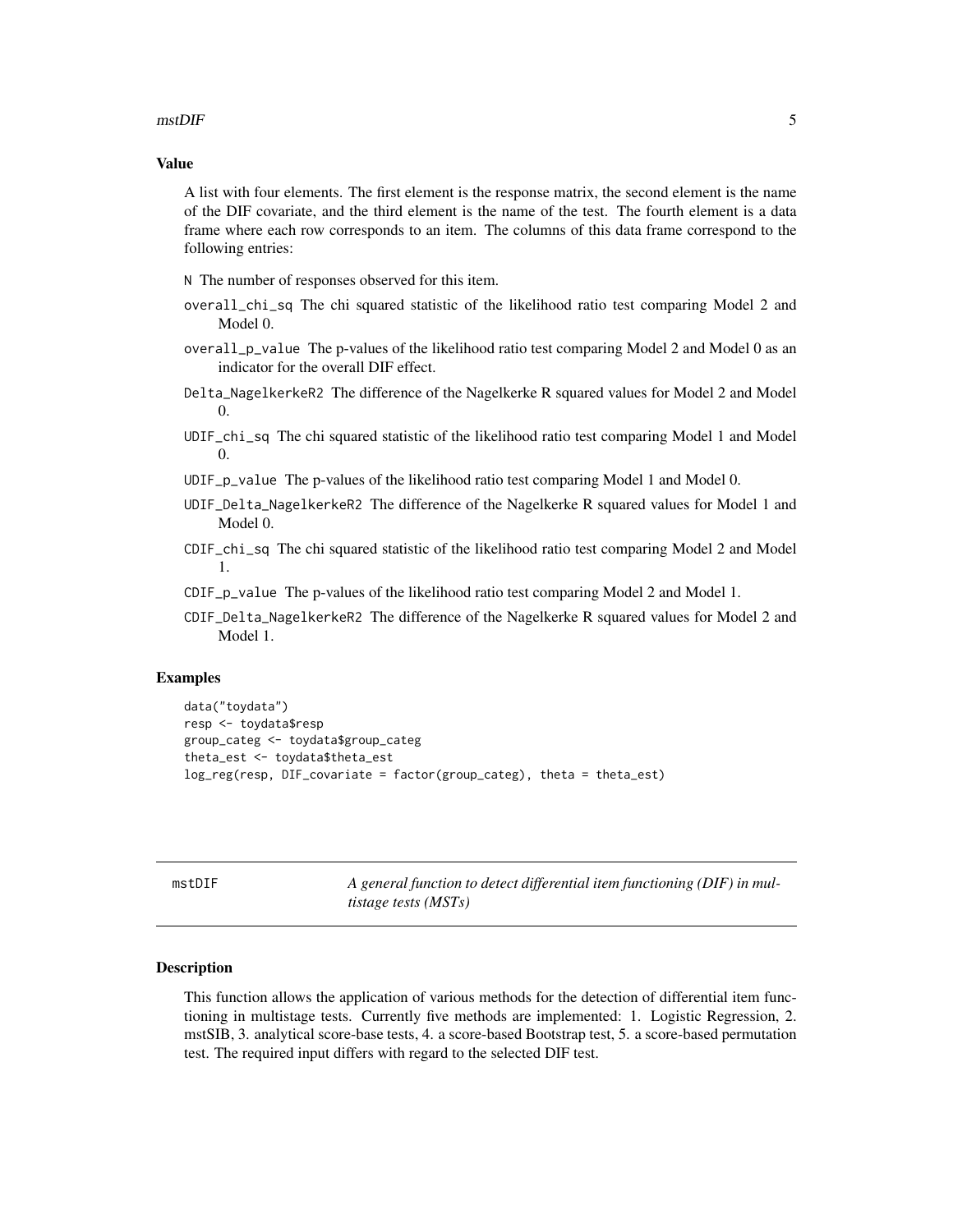#### 6 mstDIF

#### Usage

```
## Default S3 method:
mstDIF(resp, DIF_covariate, method, theta = NULL, see = NULL, ...)
## S3 method for class 'AllModelClass'
mstDIF(
 object,
 DIF_covariate,
 method,
 theta = NULL,
  see = NULL,
  theta_method = "WLE",
  ...
\mathcal{L}## S3 method for class 'dRm'
mstDIF(object, DIF_covariate, method, theta = NULL, see = NULL, ...)
```
#### Arguments

| resp, object  | A data frame or matrix containing the response matrix. Rows correspond to<br>respondents, columns to items. Or an object of class SingleGroup-class or<br>MultiGroup-class object as returned by mirt, or a dRm object as returned by<br>the RM function in eRm.                       |
|---------------|----------------------------------------------------------------------------------------------------------------------------------------------------------------------------------------------------------------------------------------------------------------------------------------|
| DIF_covariate | A vector of ability estimates for each respondent.                                                                                                                                                                                                                                     |
| method        | A character value indicating the DIF test that should be used. Possible values<br>are "logreg" (Logistic regression), "mstsib" (mstSIB), "bootstrap" (score-based<br>Bootstrap test), "permutation" (score-based) permutation test) and "analytical"<br>(analytical score-based test). |
| theta         | Estimates of the ability parameters.                                                                                                                                                                                                                                                   |
| see           | Estimates of the standard error of estimation.                                                                                                                                                                                                                                         |
| $\ddots$      | Additional, test-specific arguments.                                                                                                                                                                                                                                                   |
| theta_method  | Method for estimating the ability parameters if they should be estimated based<br>on the responses. The calculation is carried out by the mirt package. Can be:<br>"WLE" (default), "MAP", "EAP", "ML", "EAPsum", "plausible", "classify".                                             |

#### Details

Author: Rudolf Debelak and Dries Debeer

#### Value

An object of class mstDIF, which is a list with the following elements:

resp The response matrix as a data frame.

method The used DIF detection method.

test The used test or statistic.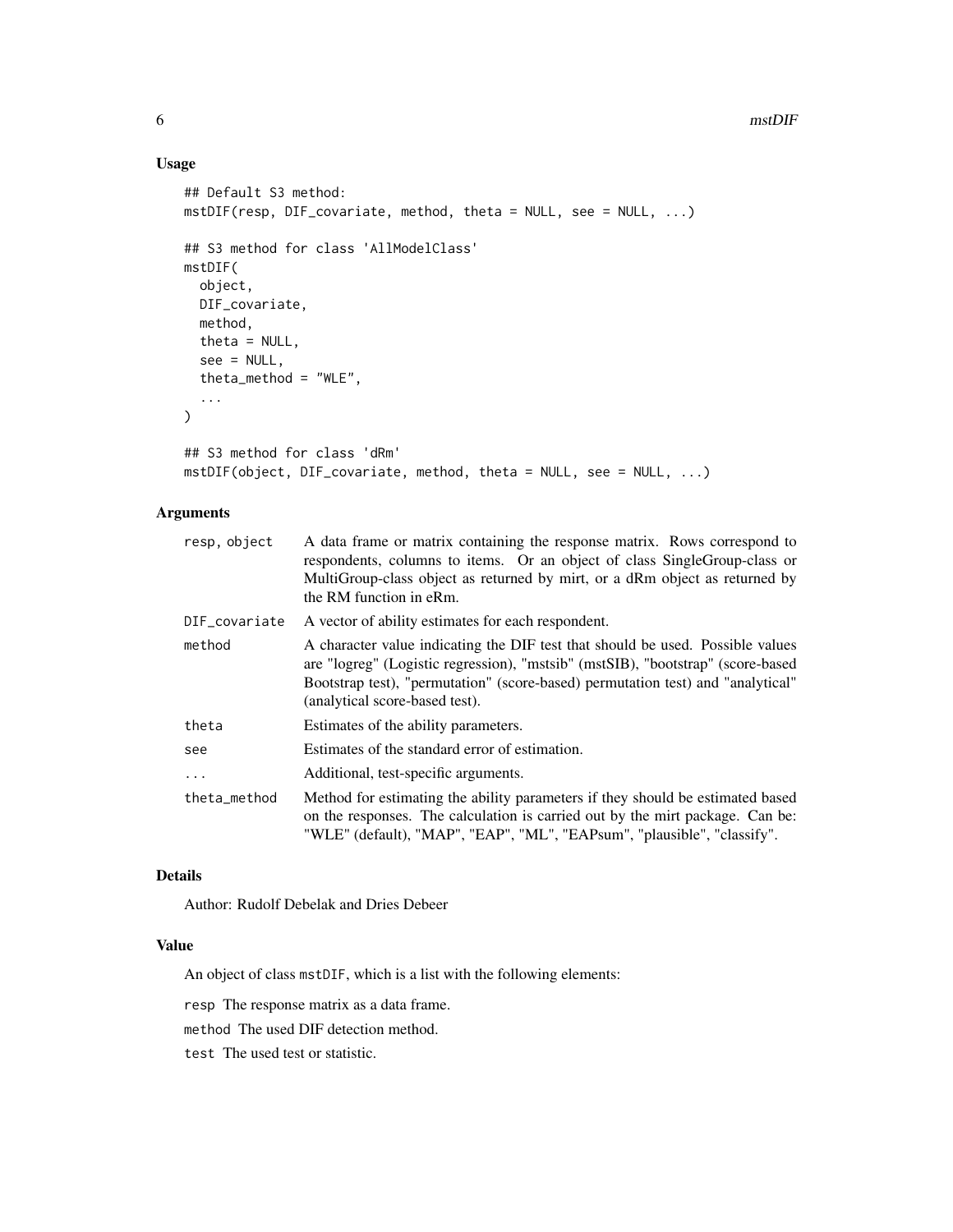<span id="page-6-0"></span>DIF\_covariate The person covariate tested for DIF.

DIF\_test A list with the DIF-test results.

call The function call.

method\_results The complete output of the selected DIF test. Differs depending on the selection.

#### Methods (by class)

- default: Default mstDIF method
- AllModelClass: mstDIF method for mirt-objects
- dRm: mstDIF method for dRm-objects

#### See Also

[mstDIF-Methods](#page-6-1)

#### Examples

```
## load data
data("toydata")
resp <- toydata$resp
group_categ <- factor(toydata$group_categ)
theta_est <- toydata$theta_est
see_est <- toydata$see_est
## test DIF along a categorical covariate (a factor) using the
## logistic regression method
res1 <- mstDIF(resp, DIF_covariate = group_categ, method = "logreg",
theta = theta_est)
res1
summary(res1)
## test DIF along a categorical covariate (a factor) using the
## mstSIB method
res2 <- mstDIF(resp, DIF_covariate = factor(group_categ), method = "mstsib",
theta = theta_est, see = see_est)
res2
summary(res2)
```
<span id="page-6-1"></span>mstDIF-Methods *Methods for the mstDIF-class*

#### Description

print and summarymethods for objects of the mstDIF-class, as returned by [mstDIF](#page-4-1). See details for more information about the methods.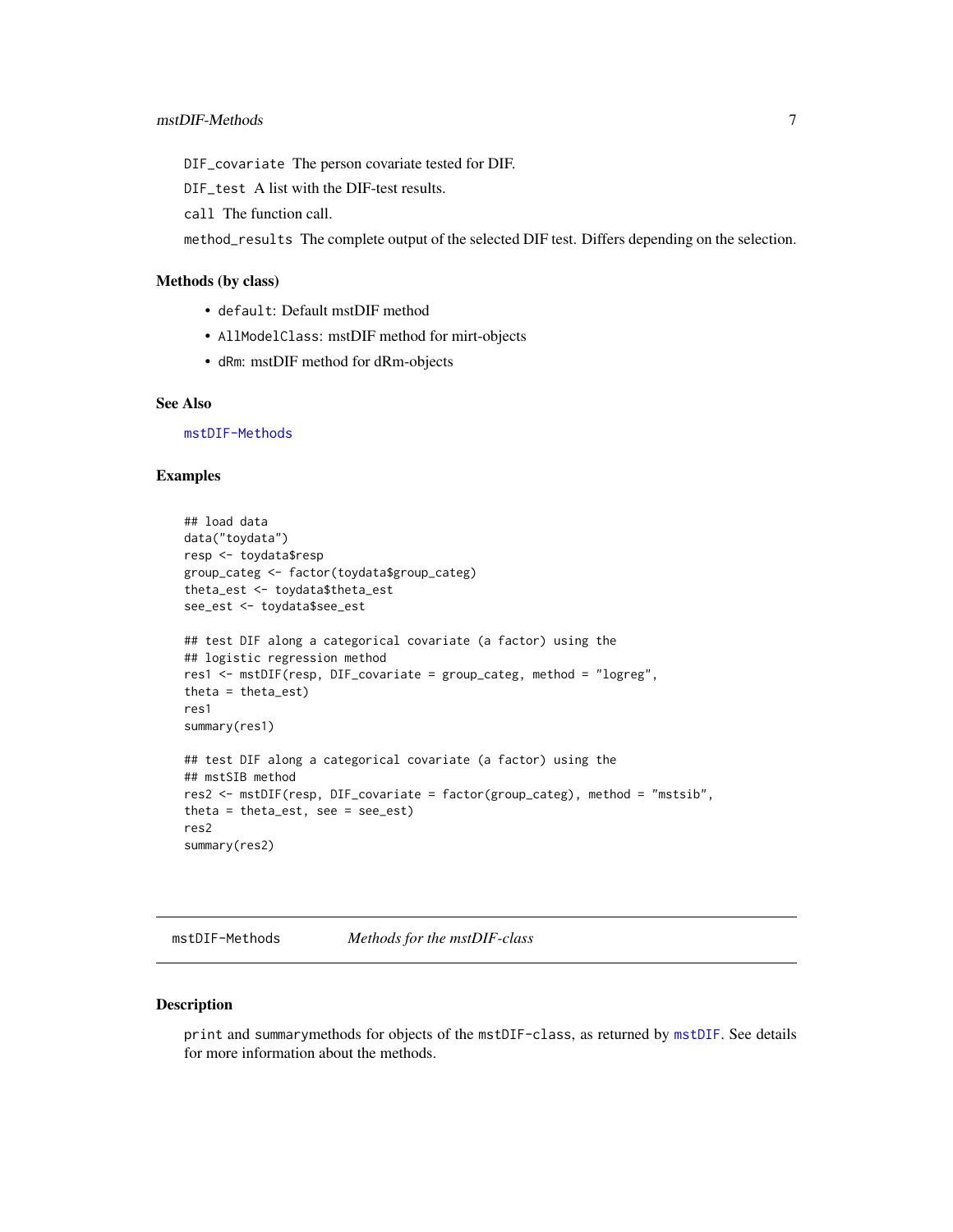#### Usage

```
## S3 method for class 'mstDIF'
print(x, \ldots)## S3 method for class 'mstDIF'
summary(object, DIF_type = "overall", ordered = TRUE, ...)
```
#### Arguments

| X        | an object of class mstDIF                                                                          |
|----------|----------------------------------------------------------------------------------------------------|
| $\cdots$ | other arguments passed to the method.                                                              |
| object   | an object of class mstDIF                                                                          |
| DIF_type | a string that should one or more of "overall", "uniform", "non-uniform", "all".                    |
| ordered  | logical: should the summary be ordered according to the obtained p-values (in<br>ascending order)? |

#### Details

The print method prints some basic information about the mstDIF-class object.

The summary method computes a data frame with a row for each item that was included in the test. The columns are:

item The name of the item

statistic The value for the used statistic per item

p\_value The p-value per item

eff\_size An effect-size for the DIF-test, if applicable

#### Examples

```
## load data
data("toydata")
## fit 2PL model using mirt
mirt_model <- mirt::mirt(toydata$resp, model = 1)
## test DIF along a contiuous covariate
DIFtest <- mstDIF(mirt_model, DIF_covariate = toydata$group_cont,
method = "analytical")
## print
DIFtest
## summary
summary(DIFtest)
```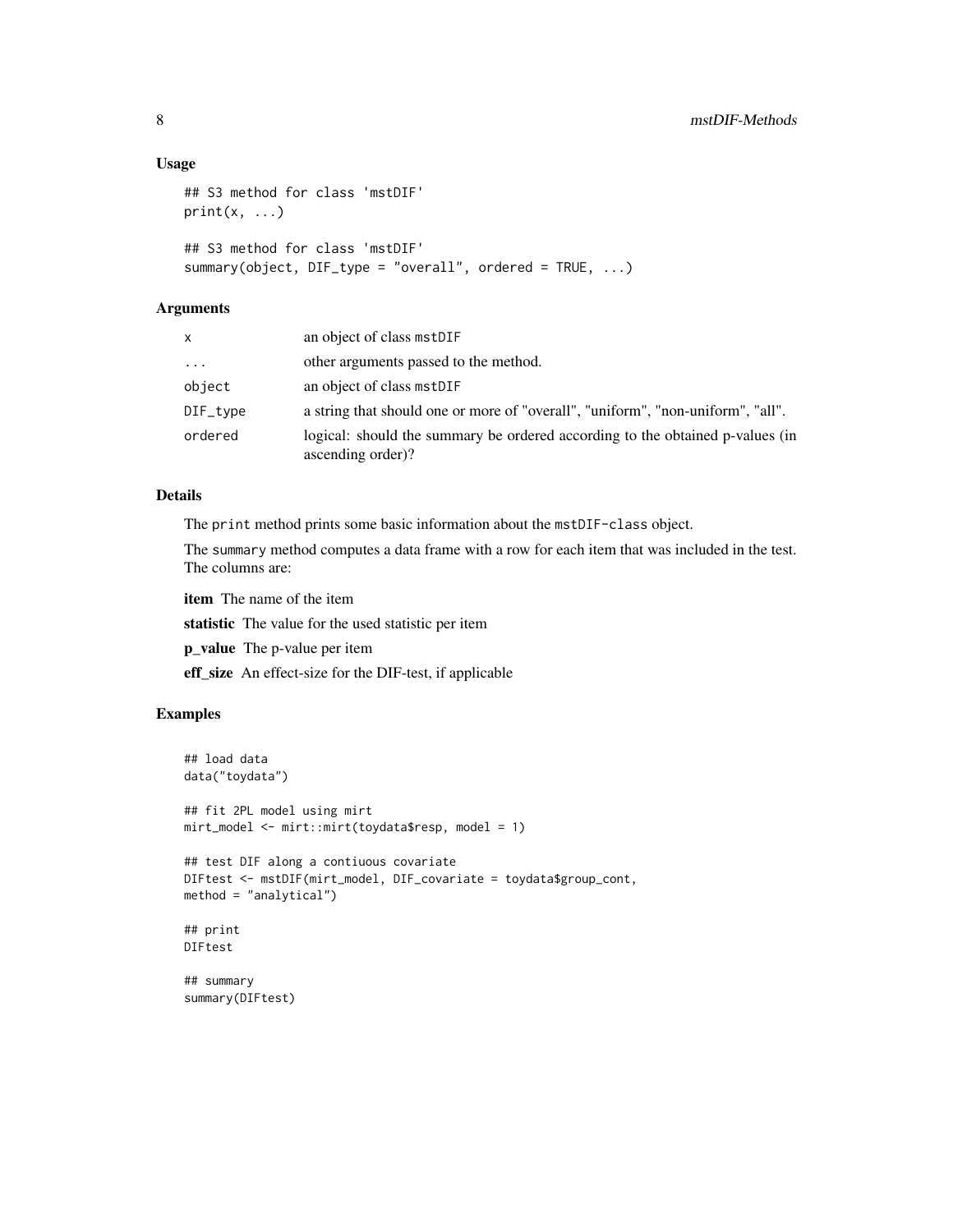<span id="page-8-0"></span>

#### Description

This function allows the detection of itemwise DIF using the mstSIB test.

#### Usage

```
mstSIB(
  resp,
  DIF_covariate,
  theta = NULL,
  see = NULL,
  cellmin = 3,
  pctmin = 0.9,
  NCell = 80)
```
#### Arguments

| resp          | A data frame containing the response matrix. Rows correspond to respondents,<br>columns to items.                                                                                    |
|---------------|--------------------------------------------------------------------------------------------------------------------------------------------------------------------------------------|
| DIF_covariate | A vector indicating the membership to the reference $(0)$ and focal $(1)$ groups.                                                                                                    |
| theta         | A vector of ability estimates for each respondent.                                                                                                                                   |
| see           | A vector of the standard error of the ability estimates for each respondent.                                                                                                         |
| cellmin       | Minimum number of respondents per cell for the focal and reference group.<br>Cells with fewer respondents are discarded.                                                             |
| pctmin        | Minimum rate of focal and reference group that should be used for estimating<br>the over ability difference between focal and groups after discarding cells with<br>few respondents. |
| NCell         | The initial number of cells for estimating the overall ability difference between<br>the focal and reference groups.                                                                 |

#### Details

Author: Mark J. Gierl, with minor changes by Rudolf Debelak and Dries Debeer

#### Value

A list with four elements. The first element is the response matrix, the second element is the name of the DIF covariate, and the third element is the name of the test. The fourth element is a matrix where each row corresponds to an item. The columns correspond to the following entries:

Beta The estimated weighted ability difference between the focal and reference groups.

Vars The estimation error of the weighted ability difference between the focal and reference groups.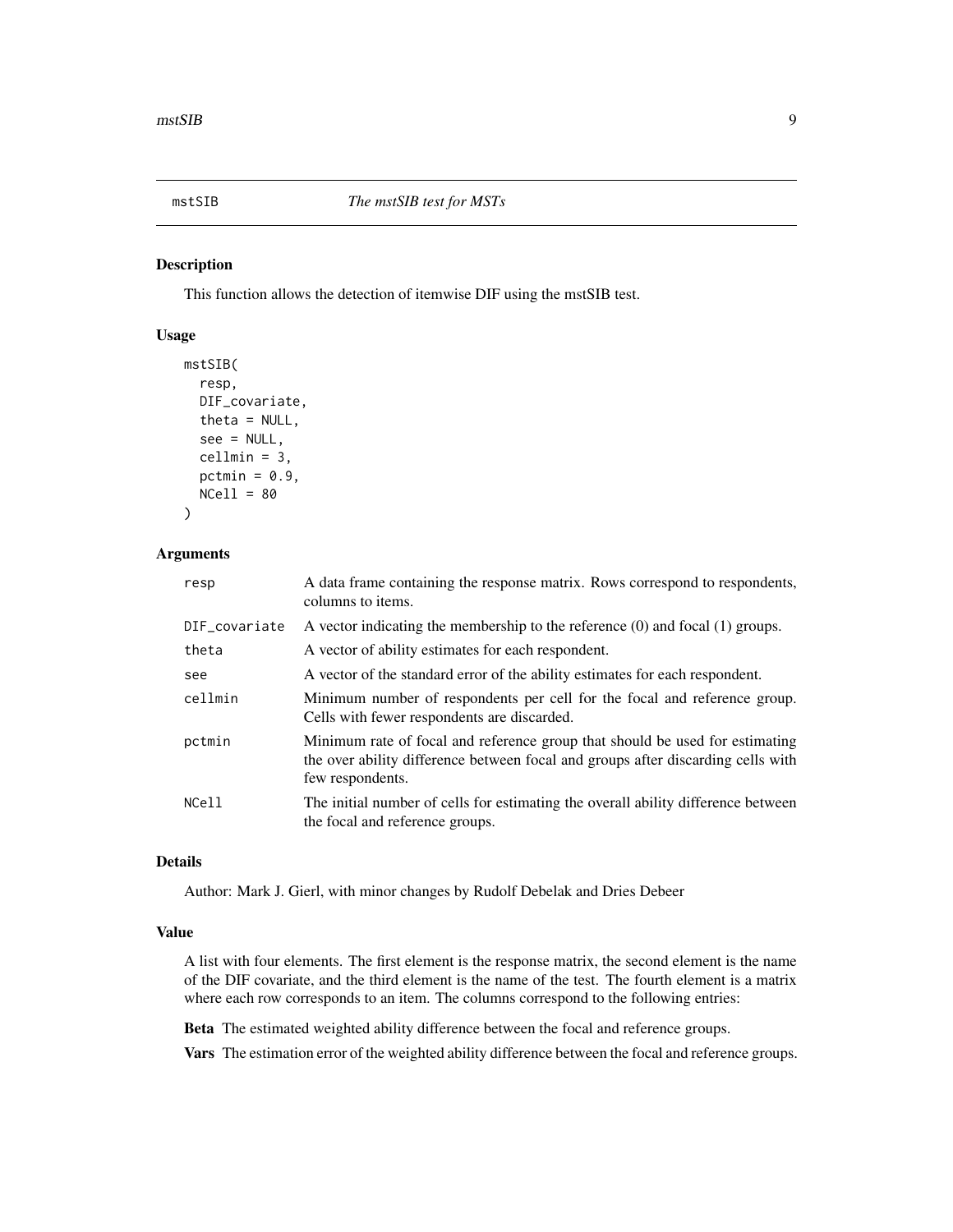- <span id="page-9-0"></span>N\_R The number of respondents in the reference group.
- N\_F The number of respondents in the focal group.
- NCell The initial number of cells for estimating the overall ability difference between the focal and reference groups.
- p\_value The p-value of the null hypothesis that the ability difference between the focal and reference groups is 0.

#### Examples

```
data("toydata")
resp <- toydata$resp
group_categ <- toydata$group_categ
theta_est <- toydata$theta_est
see_est <- toydata$see_est
mstSIB(resp = as.data.frame(resp), theta = theta_est,
DIF_covariate = group_categ, see = see_est)
```
<span id="page-9-1"></span>permutation\_sctest *A score-based DIF test using the permutation approach.*

#### Description

permutation\_sctest computes score test to detect DIF in multiple item/parameters with respect to multiple person covariates (DIF\_covariate). To obtain the p-values a resampling approach is applied. That is, person orders are randomly permuted to sample from the test statistic distribution under the null hypothesis. The functionality is limited to the 1-, 2-, and 3-parameter logistic models. Only DIF with respect to the a and b parameters are tested for, respectively the item discriminations and the item difficulties.

#### Usage

```
permutation_sctest(
  resp,
  theta = NULL,
  a = rep(1, length(b)),b,
  c = rep(0, length(b)),DIF_covariate = NULL,
  parameters = c("per_item", "ab", "a", "b"),
  item_selection = NULL,
  nSamples = 1000,
  theta_method = c("wle", "mle", "eap", "map"),
  slope_intercept = FALSE,
  statistic = "auto",
  meanCenter = TRUE,
  decorrelate = FALSE,
  impact_groups = rep(1, dim(resp)[1])
)
```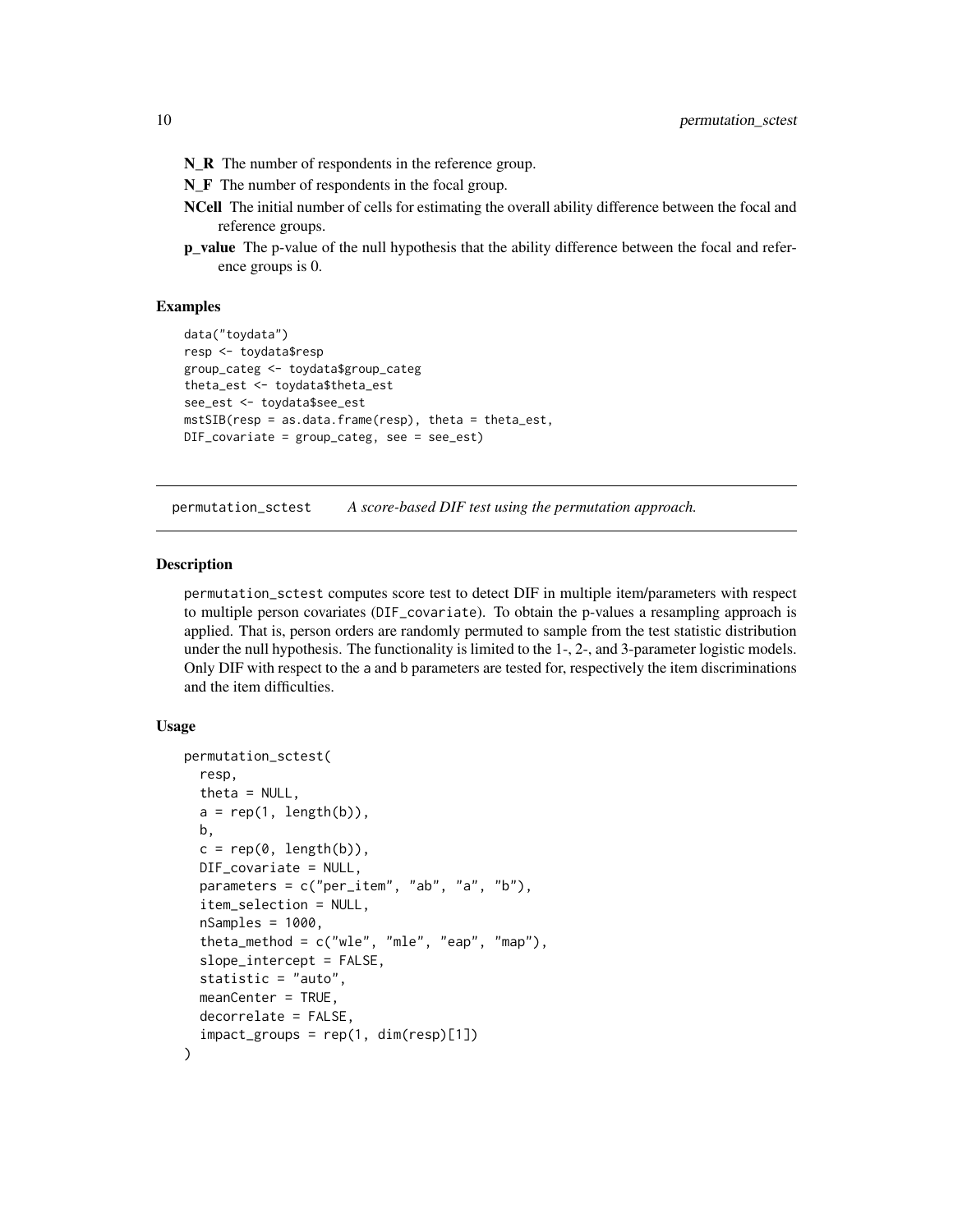#### <span id="page-10-0"></span>Arguments

| resp            | A matrix (or data frame) containing the responses, with the items in the columns.                                                                                                                                                                   |
|-----------------|-----------------------------------------------------------------------------------------------------------------------------------------------------------------------------------------------------------------------------------------------------|
| theta           | A vector with the true/estimated ability parameters or NULL (the default) which<br>leads to the ability parameters being estimated.                                                                                                                 |
| a               | A vector of item slopes/item discriminations.                                                                                                                                                                                                       |
| b               | A vector of item locations/item difficulties.                                                                                                                                                                                                       |
| C               | A vector of pseudo guessing parameters.                                                                                                                                                                                                             |
| DIF_covariate   | A list with the person covariate(s) to test for as element(s).                                                                                                                                                                                      |
| parameters      | A character string, either "per_item", "ab", "a", or "b", to specify which param-<br>eters should be tested for.                                                                                                                                    |
|                 | item_selection A character vector with the column names or an integer vector with the column<br>numbers in the resp, specifying the items for which the test should be computed.<br>When set to NULL (i.t., the default), all the items are tested. |
| nSamples        | An integer value with the number of permutations to be sampled.                                                                                                                                                                                     |
| theta method    | A character string, either "wle", "mle", "eap", of "map" that specifies the esti-<br>mator for the ability estimation. Only relevant when the ta == NULL.                                                                                           |
| slope_intercept |                                                                                                                                                                                                                                                     |
|                 | A logical value indicating whether the slope-intercept formulation of the 2-/3-<br>PL model should be used.                                                                                                                                         |
| statistic       | A character string, either "auto", "DM", "CvM", "maxLM", "LMuo", "WDMo",<br>or "maxLMo", specifying the test statistic to be used.                                                                                                                  |
| meanCenter      | A logical value: should the score contributions be mean centered per parameter?                                                                                                                                                                     |
| decorrelate     | A logical value: should the score contributions be decorrelated?                                                                                                                                                                                    |
| impact_groups   | A vector indicating impact-group membership for each person.                                                                                                                                                                                        |

### Details

Author: Dries Debeer

#### Value

a list with four elements:

statistics A matrix containing all the test statistics.

p A matrix containing the obtained *p*-values.

nSamples The number of samples taken.

DIF\_covariate A list containing all the covariate(s) used to order the score contributions, as well as the used test statistics.

#### See Also

[bootstrap\\_sctest](#page-1-1)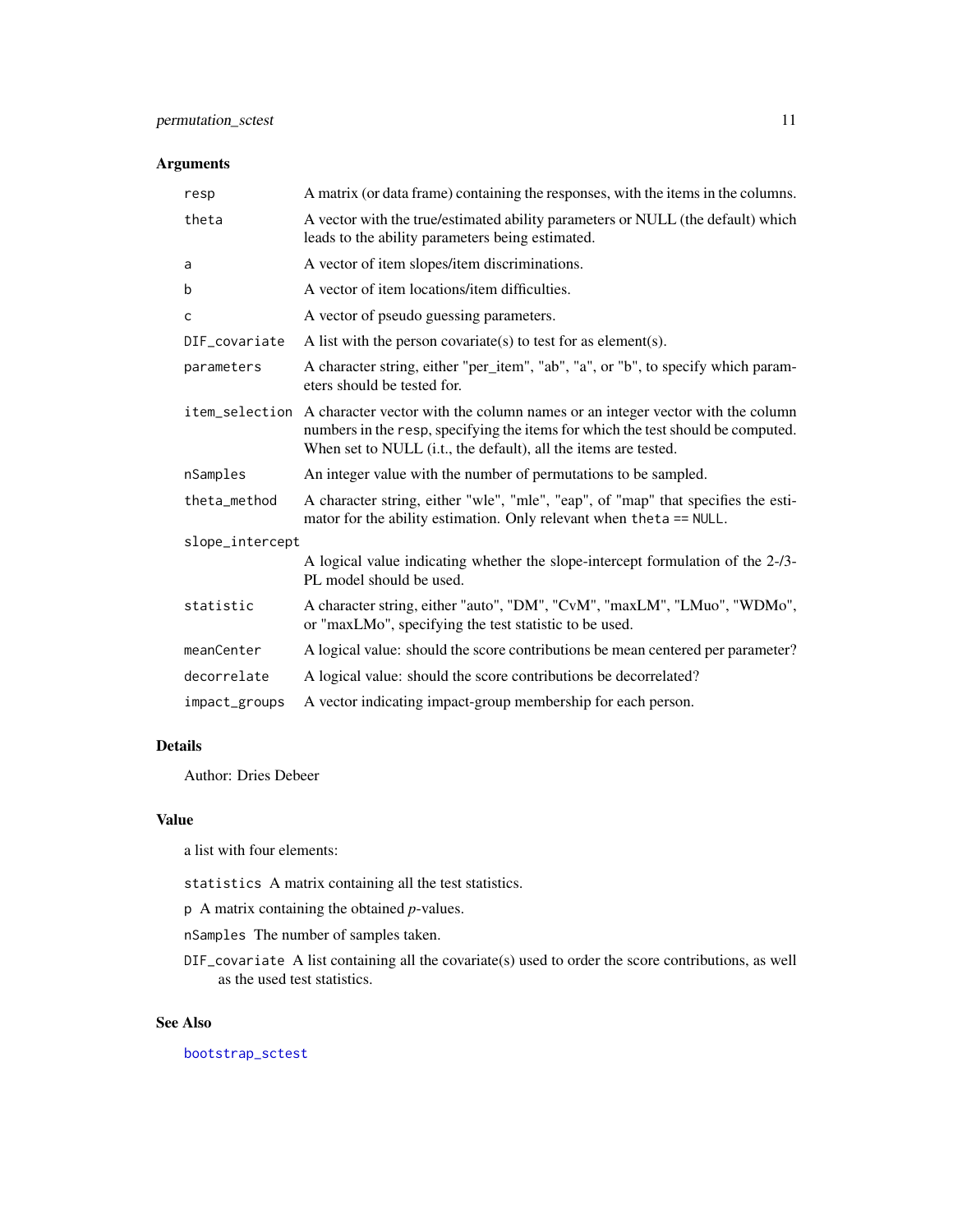#### Examples

```
data("toydata")
resp <- toydata$resp
group_categ <- toydata$group_categ
it <- toydata$it
discr <- it[,1]
diff \leftarrow it[, 2]permutation_sctest(resp = resp, DIF_covariate = group_categ, a = discr, b = diff,
decorrelate = FALSE)
```
toydata *A Toy Example of 1000 Respondents Working on a Multistage Test*

#### Description

Data of 1000 respondents working on a multistage test using a (1,2,2) design. The responses were generated based on the 2PL model. Each module consists of 7 items. Data were generated using the mstR package, version 1.2 (https://cran.r-project.org/web/packages/mstR/index.html).

#### Usage

toydata

#### Format

A list with 7 elements:

- resp The response matrix, with rows corresponding to respondents and columns corresponding to items.
- it A matrix of item parameters. The columns contain the discrimination, difficulty, pseudo-guessing and inattention parameters of the 4PL models. The discrimination parameters were drawn from a N(1,0.2) distribution. The difficulty parameters were drawn from normal distributions. For module 1 (items 1-7), this distributions was  $N(0,1)$ , for modules 2 and 4 (items 8-14 and 22-28) it was  $N(1,1)$  and for modules 3 and 5 (items 15-21 and 29-35) the distribution was  $N(-1,1)$ .
- theta The true ability parameters.
- theta\_est The ability parameters estimated by the WLE estimator.
- group\_categ A simulated categorical person covariate. The first 500 respondents belong to group 0, the remaining 500 respondents to group 1.
- **group** cont A simulated continuous person covariate. It simulates an age covariate, with a uniform distribution between 20 and 60.
- see est The standard errors of the estimated ability parameters.

<span id="page-11-0"></span>